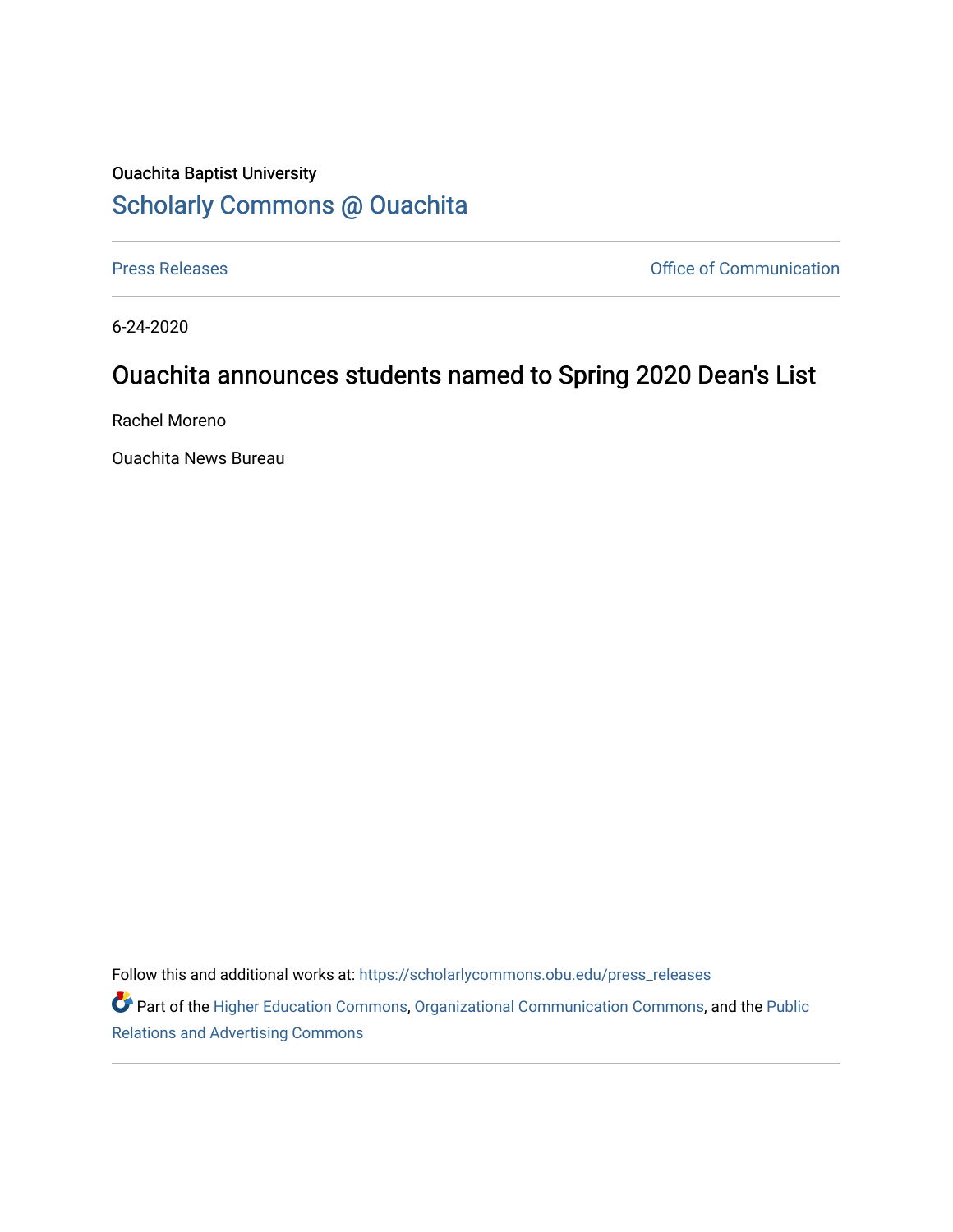

For immediate release

**Ouachita announces students named to Spring 2020 Dean's List**



*By Rachel Moreno* June 24, 2020 For more information, contact OBU's news bureau at [newsbureau@obu.edu](mailto:newsbureau@obu.edu) or (870) 245-5206

ARKADELPHIA, Ark.— Ouachita Baptist University has named more than 400 students to its Spring 2020 Dean's List.

To be named to the Dean's List, a student must compile at least a 3.5 grade point average and be classified as a full-time student, with a minimum of 12 academic hours and have no incomplete or failing grade for the semester.

Ouachita Baptist University, a private liberal arts university in Arkadelphia, Ark., is entering its  $134<sup>th</sup>$  year as a Christ-centered learning community. It is ranked the No. 1 "Best Value" college in Arkansas by

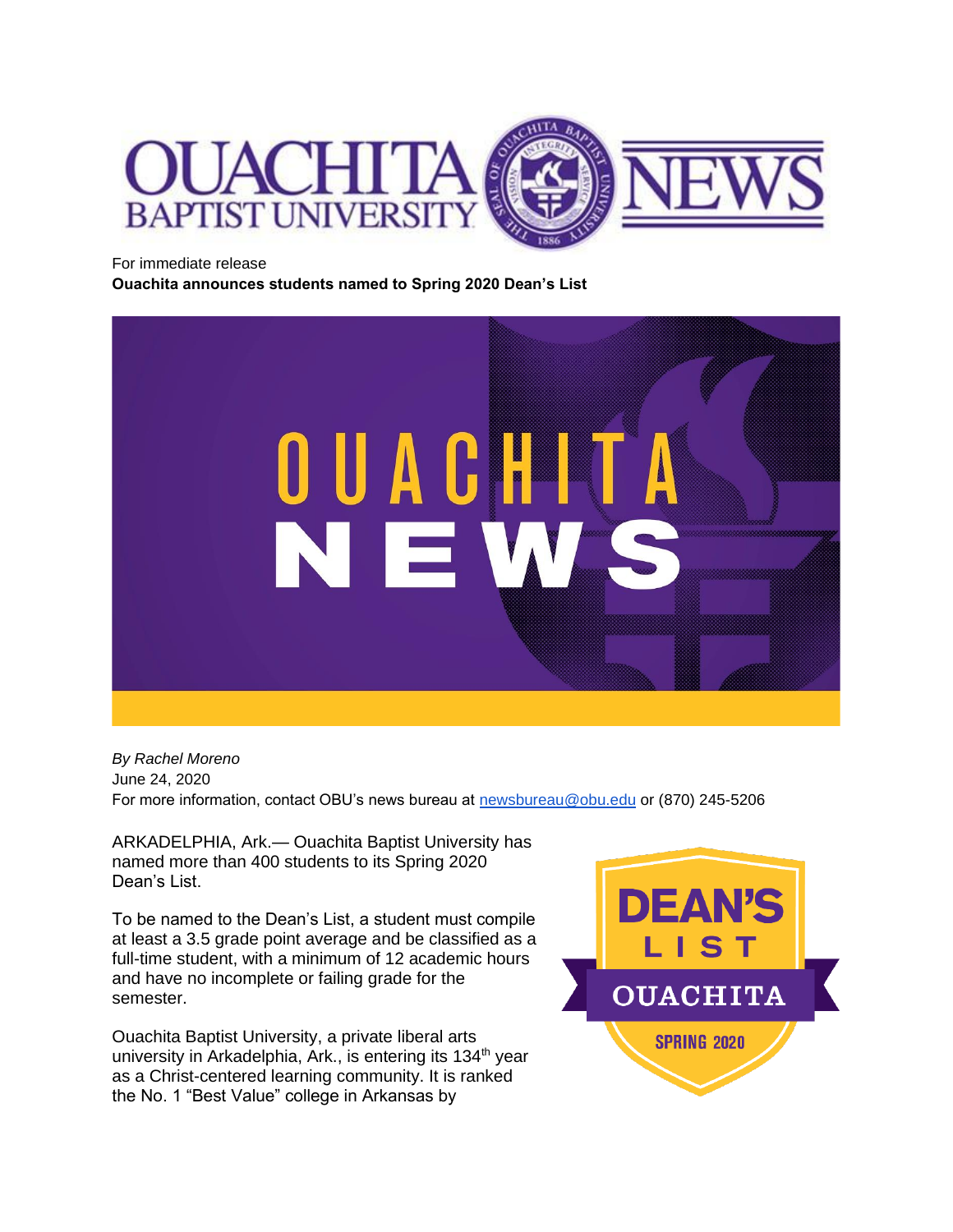Niche.com and the No. 2 "Regional College in the South" by *U.S. News & World Report*. The university has an average student/faculty ratio of 13:1 and has a 99% career outcomes rate for its graduates. Its seven academic schools include business, Christian studies, education, fine arts, humanities, natural sciences and social sciences. Learn more at [www.obu.edu.](http://www.obu.edu/)

The following students are included in the Dean's List and are listed in order of hometown:

**Alexander, Ark.** – Faith Briggs, Hannah Hill, Kailee Morehart

**Allen, Texas** – Katie Crouse, Jess Thomas

**Alma, Ark.** – Garrison Jensen

**Amarillo, Texas** – Peyton Stafford

**Argyle, Texas** – Raegan Pyle

**Arkadelphia, Ark.** – Jack Bennington, Dawson Bray, Preston Crowder, Samantha Dixon, Trace Fryar, Jared Garner, Keaton Goodrum, Anthony Jenkins, Donovan Kelly, Brandon Matros, Stephany Quintero, Madison Rawls, Emilee Roberson, Blanca Rodriguez, Denis Sullins, Maria Urbina, Drew Webb, Kiki Youmans, Josh Wallace

**Arlington, Texas** – Bonnie Gentry, Brunson McDonald

**Arlington, Tenn.** – Justin Webb

**Aubrey, Texas** – Devin Wyatt

**Austin, Texas** – Jordan Wendt

**Bacliff, Texas** – Kiara Pryor

**Batesville, Ark.** – Katelyn Langston

**Bauxite, Ark.** – Libby Thompson

**Bearden, Ark.** – Naya Young

**Beebe, Ark.** – Madison Allen

**Bella Vista, Ark.** – Victoria Martin, Rylie Slone

**Benton, Ark.** – Ben Adair, Kelsey Archer, Madison Crow, Madi Esch, Jordan Ford, John Guttery, Griffin Hopkins, Gunner Hopman, Cloe Humphry, Broc Ingold, Andrew Johnson, Karlee Kindy, Catherine Lyp, Ansley McDonald, Jeremy McGee, Dawson Ramsey, Kinley Ritter, Gary Storment, Abbigale Sullins, Kaleigh Thomas, Dani Thompson, Laura Beth Warner

**Bentonville, Ark.** – Mike Andrus, Madison Brittain, Lindsey Crowder, Katelyn Harris, Natalie Helms, Cody Kehmeier, Hunter Swoboda, Kaitlyn Terry

**Birmingham, Ala.** – Fallon Carder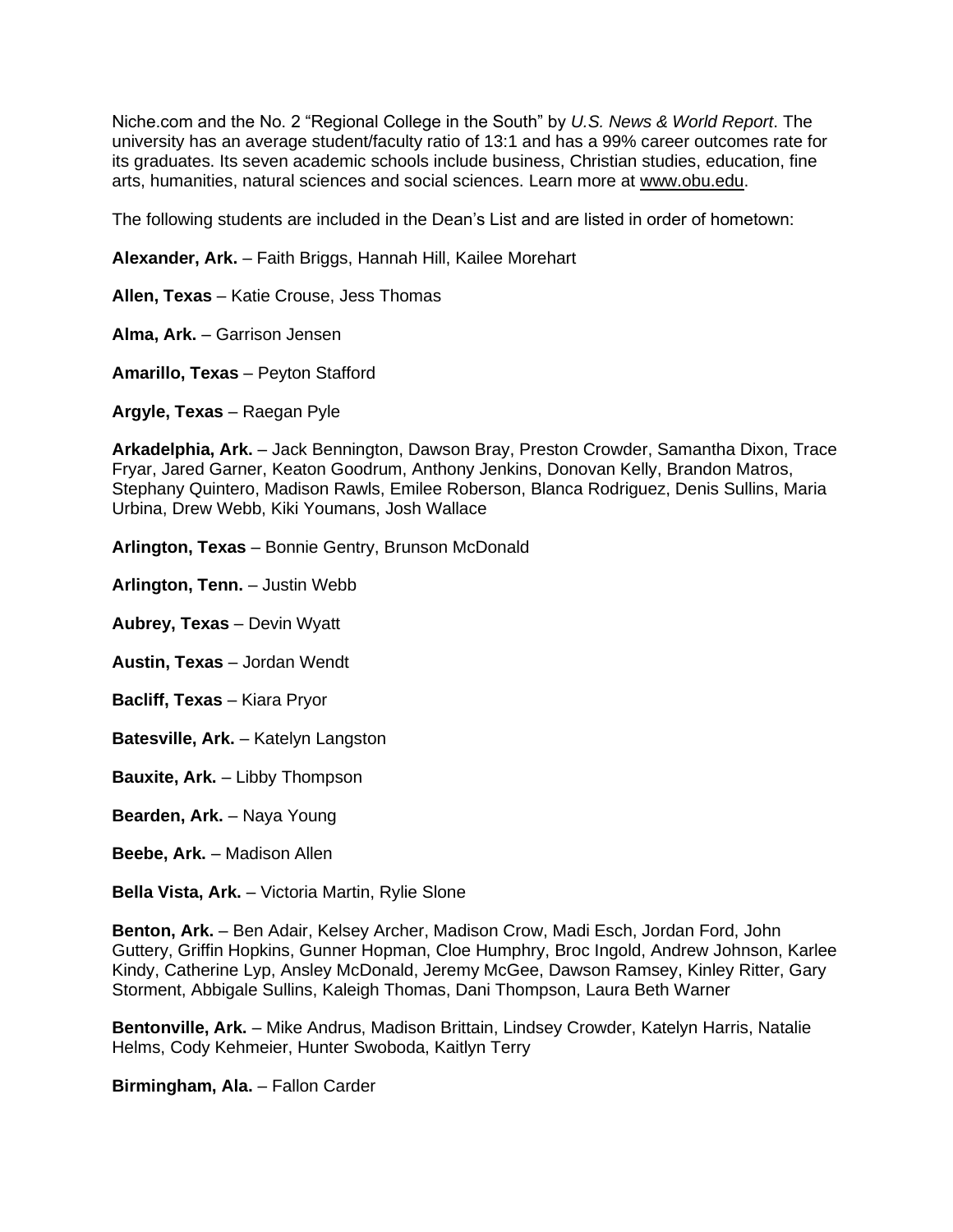**Blytheville, Ark.** – Abigail Anderson

**Bonnerdale, Ark.** – Corbin Bostian

**Boyd, Texas** – Maddi Terry

**Brookland, Ark.** – Bethany Colbert, Melody Stotts

**Bryant, Ark.** – Zach Babb, Scarlett Castleberry, Erin Chappell, Katelin Cotton, Ellie Hooten, Ryan Lynch

**Burleson, Texas** – Jasper Capaciete

**Cabot, Ark.** – Mason Martin, Elizabeth Ring, Miya Tatum

**Camden, Ark.** – Piper Fain, Sabrina Russell

**Carrollton, Texas** – Maggie Goff

**Casablanca, Morocco** – Hamza Bellali

**Casscoe, Ark.** – Camryn Shelton

**Celina, Texas** – Thomas Parsons

**Centerton, Ark.** – Madeline McKay

**Chandler, Ariz.** – Hannah Smith

**Clarksville, Ark.** – Breanna Parker

**Clinton, Ark.** – Hannah Adamson

**Coldwater, Miss.** – Cole Kelly

**Collinsville, Okla.** – Zach Larkin

**Columbia, Mo.** – Jacob Ragsdell

**Conway, Ark.** – Anna Lee Drennan, Ethan Gasaway, Spencer Greer, Lauren Kinley, Vanessa Magana, Hannah Martin, Abby Shourd

**Cordova, Tenn.** – Pietra Gois Camargo, Maci Hill, Bethany Lagen, Michelle Phillips

**Corsicana, Texas** – Nicole Arreola

**Cowansville, Pa.** – Kimberly Reid

**Crossett, Ark.** – Gregory Junior, Karis Staley

**Dallas, Texas** – Reyna Cabrera, Katie Gray, Kaleb McAdams, Jonathan Rubin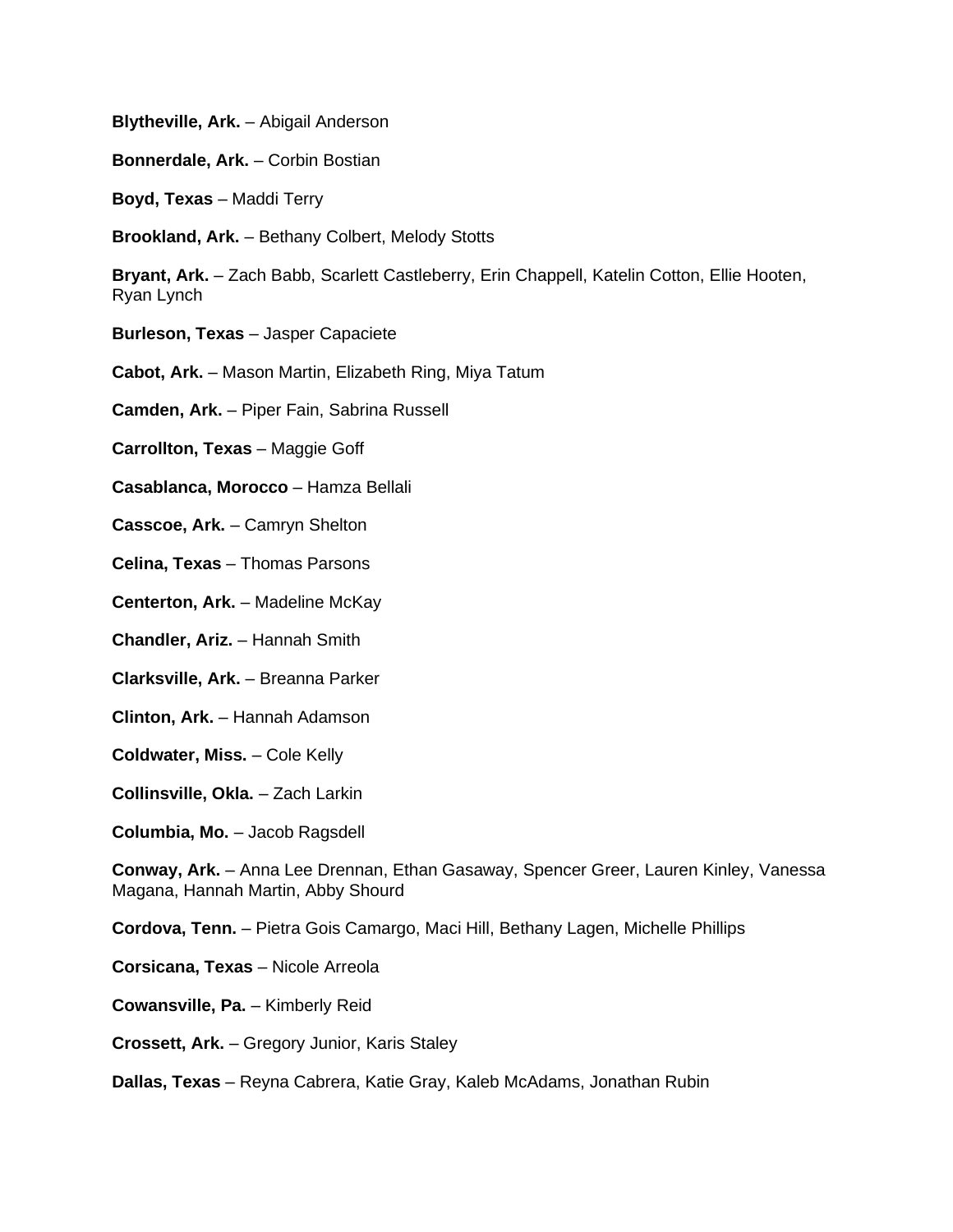**Dardanelle, Ark.** – Hannah George

**De Queen, Ark.** – Grace Gallagher

**Dekalb, Texas** – Kaitlan Kinney

**Delight, Ark.** – Alex Harris

**Denison, Texas** – Haylee Cannon

**Dermott, Ark.** – Clara Stevens

**Des Arc, Ark.** – Ontario Conway, Gracen Hambrick

**Donaldson, Ark.** – Mikayla Buck

**El Dorado, Ark.** – Halley Bryant, Tyler Duncan, Madison Jackson, Jonathan Sandy, Jacob Street

**England, Ark.** – Bailey Webb

**Euless, Texas** – Ariana Rizo, Andy Strauss

**Evening Shade, Ark.** – Michaela Allen

**Farmers Branch, Texas** – Elijah Begin

**Farmersville, Texas** – Danielle Sourber

**Fayetteville, Ark.** – Elizabeth Costner, Carsten Johnson, Daniel Thomas, Mariel Van Horn, Sophia Ward, Bates Yoakum

**Flint, Texas** – Heather McLarry

**Flower Mound, Texas** – William Read, Kirsten Shaw

**Fordyce, Ark.** – Lauren Archer, Jack Brent

**Forney, Texas** – Michael Burer, Taylor Darland

**Fort Smith, Ark.** – Emily Bass, Bennett Hasley, Kelley Hayes, Zac Henson, Katie Moore, Ashley Reynolds, Eryn Riley, Lucas Riley

**Fort Worth, Texas** – Medora Chidlow, Victoria Kunselman, Emily Tarr, Morris Tsuma, Meagan North

**Freeport, Fla.** – Martha Kay Freeman

**Frisco, Texas** – Jarod Free, Allen Marterella, Vaughn Stresow, Graca Webster

**Gainesville, Texas** – Addison Mercer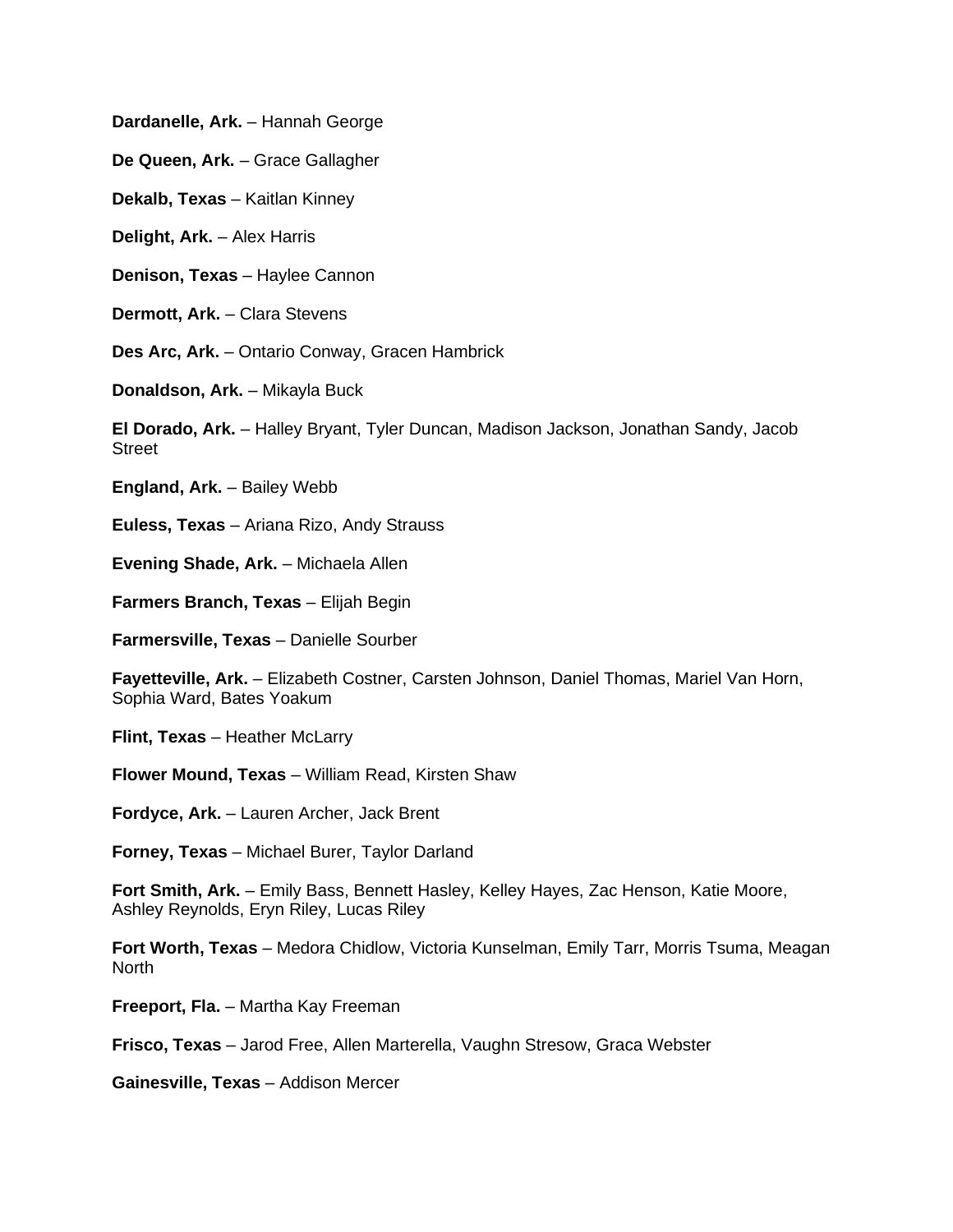**Garland, Texas** – Holden Royals, Joni Schneider, Peyton Stone

**Garneton, Zambia** – Able Kusaloka

**Georgetown, Texas** – Kobe Coleman, Chloe Morse, Jackson Pickard, Kylie Sharp

**Gilmer, Texas** – Joshua Ray

**Glenwood, Ark.** – Tristyn Campbell, Haddon Smead

**Grand Prairie, Texas** – Clarisa Valenzuela

**Greenbrier, Ark.** – Shelby Bradley, Carrie Jo Harville, Savannah Henthorne, Ethan Smith, Spencer Sutterfield

**Greenfield, Tenn.** – Molly Mai Borneman

**Greenville, Texas** – Kendyl Dockter, Nic Hazlett

**Groveton, Texas** – Jessalyn Vander Stucken

**Gulfport, Miss.** – Logan Moore

**Gunter, Texas** – Nicolas Gonzalez

**Hallsville, Texas** – Emily Barton

**Hamamatsu-shi Shizuoka, Japan** – Maho Tanabe

**Hamburg, Ark.** – Selby Tucker

**Hampton, Ark.** – Lauren Reams

**Harare, Zimbabwe** – Abigail Putterill

**Harrisburg, Ark.** – Kaylee Martin

**Harrison, Ark.** – Natalie Ward

- **Hawkins, Texas** Allyson Edwards
- **Henrietta, Texas** Audrey Gallagher
- **Hensley, Ark.** Taylor Garner, Lauren Williams

**Hope, Ark.** – Jillian Woodruff, Stephen Yates

**Hot Springs, Ark.** – Kayla Brown, Brooke Horton, Kate Lance, Ryan Phillips, Josie Pringle, Chloe Spraggins, Emily Trigg, Erica Wilmath, Franco Zuniga

**Hot Springs National Park, Ark.** – Emma Lawyer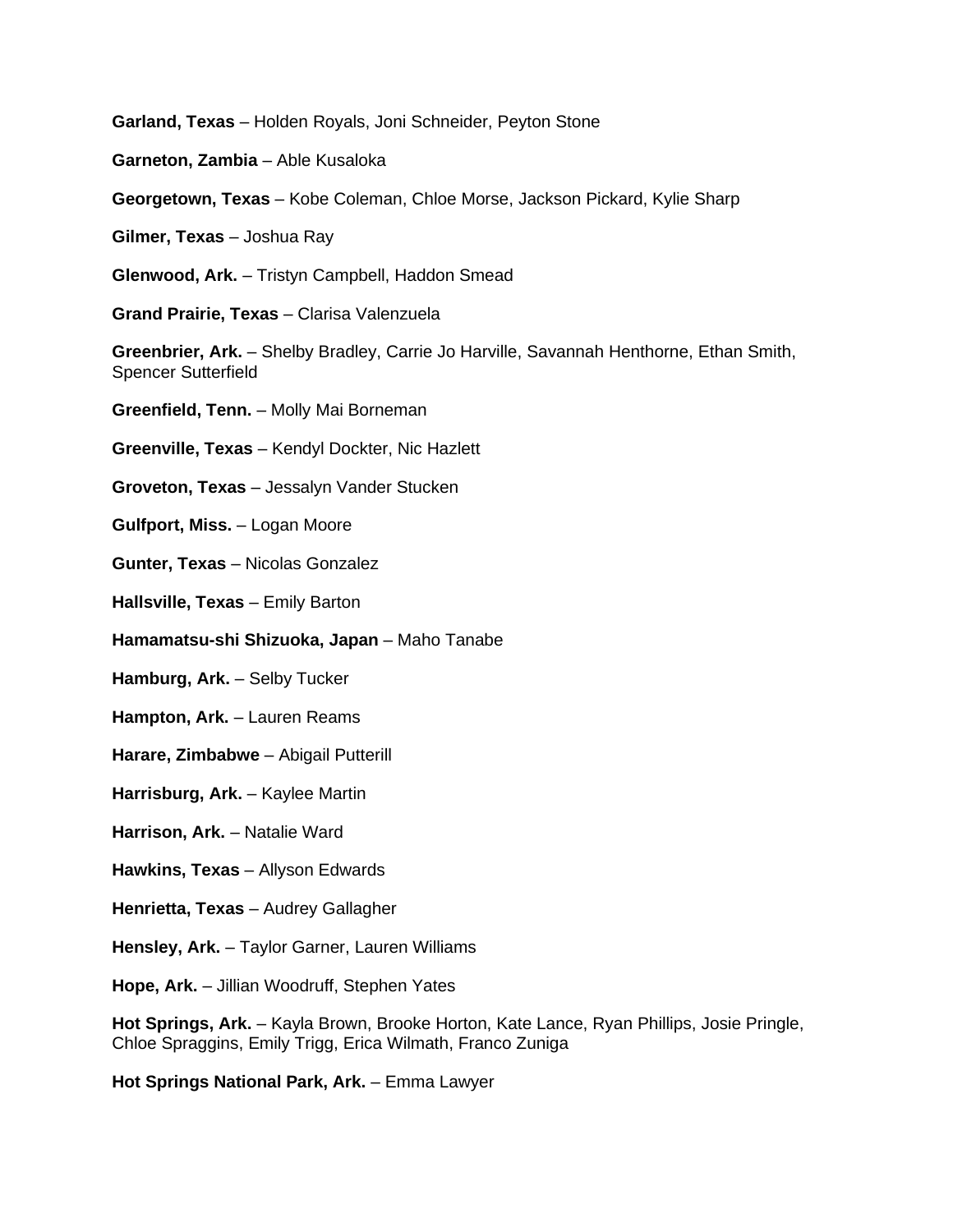**Hot Springs Village, Ark.** – Elysian Majeske

**Huntsville, Ark.** – Taylor Allen

**Hurst, Texas** – Mackenzie Stewart

**Imperial, Mo.** – Hannah Spears

**Irving, Texas** – Abraham Lazo

**Jacksonville, Ark.** – Barrett Malone

**Jesus Maria, Mexico** – Zoar Moreno

**Jonesboro, Ark.** – Camryn Brown, Braden Crawley, Ethan Elkins, Victoria Mayfield, Grace Roark

**Josephine, Texas** – Joahanna Olivas

**Junction City, Ark.** – Terrell Gibson

**Kingwood, Texas** – Erica Tatom

**Krugerville, Texas** – Ben Moss

**Lewisville, Texas** – Charlece Lake, Ben Miller

**Little Rock, Ark.** – Madeline Babb, Chassidy Barnes, Caleb Byrd, Collier Byrd, Mary Grace Cahalan, Sean Carney, Cori Clower, Gabrielle Davis, Christy Dunavan, Spencer Ewing, Nery Flores, Austin Guymon, Caleb Henry, Seth Hernandez, Olivia Hibbard, Avery Jackson, Julianna Jones, Grace Oliver, Hannah Perkins, Glory Pinkerton, Luke Schmidt, Tanner Shipman, De'Ja Smiley, Gracie Stover, Tom Tran, Athen Wilkerson

**Livingston, Texas** – Will Broussard, Sollie Jones

**Lockport, Ill.** – Jorie Beaumont

**Lone Star, Texas** – Joshua Sutton

**Longview, Texas** – Rachel Mills, Mallory Wallace

**Lowell, Ark.** – Faith Morgan

**Mabelvale, Ark.** – Moriah Manchack

**Magnolia, Ark.** – Elise McWilliams

**Malvern, Ark.** – Brenna Kesterson, Anna Robinson

**Marion, Ark.** – Makayla Askins, Katlin Jacobs, Caleb West

**Maumelle, Ark.** – Faith Melton, Abby Moore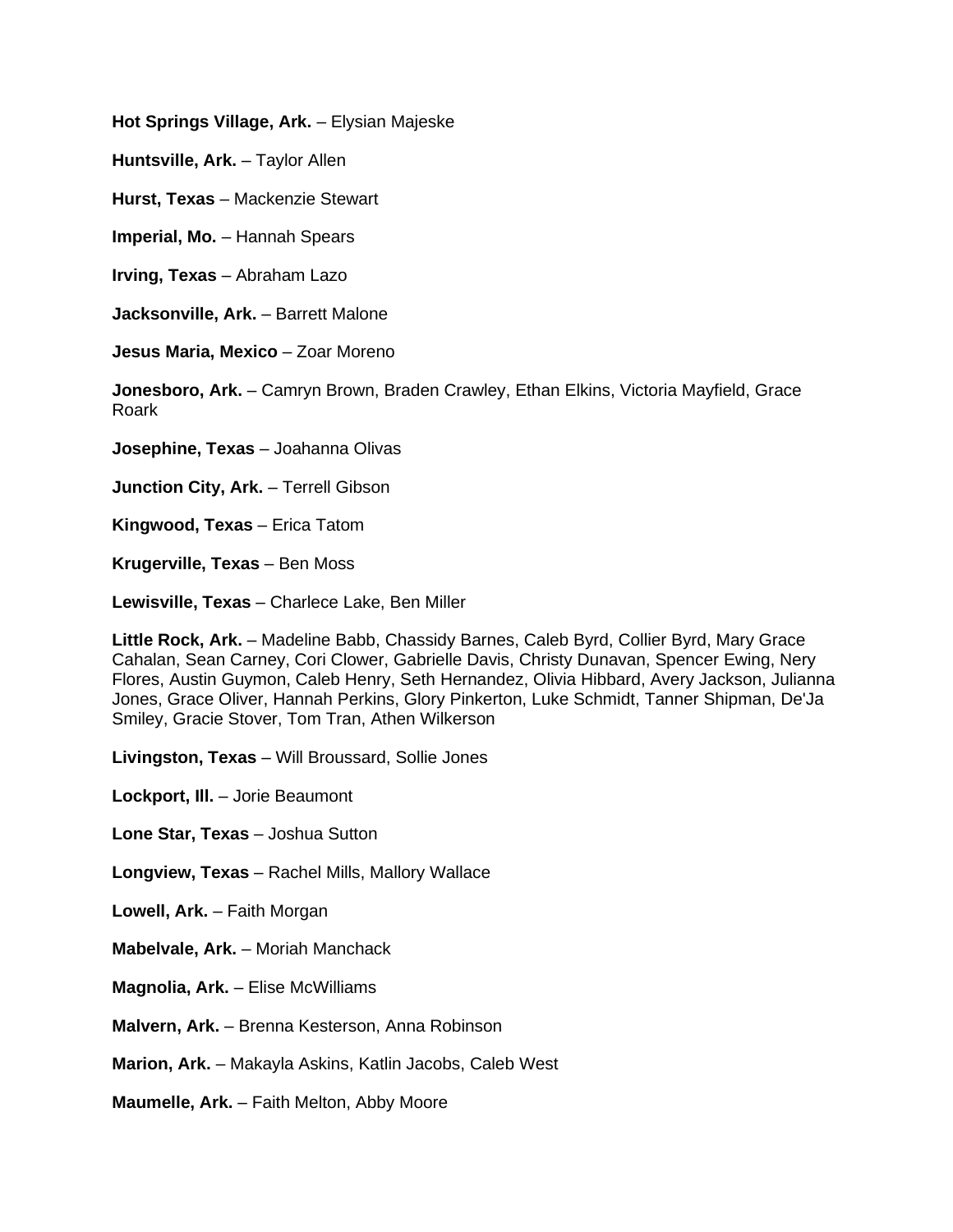**McGehee, Ark.** – Dayja James

**McKinney, Texas** – Carter Duren, Josilyn Kispert, Elise Nelson, Grace Samuel

**Mesquite, Texas** – Abi Anderson

**Midlothian, Texas** – Claire Phillips

**Mineral Springs, Ark.** – Katie Carroll

**Monroe, La.** – Anthony Freeman

**Monticello, Ark.** – Katelyn Bayless

**Mount Ida, Ark.** – Bailey Martin, Caleb Woodfield, Paige Wright

**Mountain Home, Ark.** – Dakota Flores

**Munford, Tenn.** – Cole Edrington

**Murfreesboro, Ark.** – Jordan Gills

**Murphy, Texas** – Nati Abeje, Garrett Hamilton, Taylor Hamilton

**Nacogdoches, Texas** – Jackson Nichols

**Nashville, Ark.** – Dalton Cherry, Alexa Copeland, Madi Miller

**Nashville, Tenn.** – Lydia Dean

**New Caney, Texas** – Payton Mixon

**North Little Rock, Ark.** – Taylor Barnhart, Kristen Boatman, Austin Clements, Trey Lamb, Luke Lancaster, Chloe Lay, Ben Morris, Jake Morris, Grace Rew, Michal Vaden, Mary Charles West

**North Richland Hills, Texas** – Michele Snow

**Northlake, Texas** – Caleb Donoho

**Panama City Beach, Fla.** – Tyler Fay

**Paron, Ark.** – Hannah Herrington, Matthew Howard

**Pea Ridge, Ark.** – Zoe Jennings

**Pine Bluff, Ark.** – Johnathon Callum

**Plano, Texas** – Emma Anderson, Ryan Caldwell, Hayden Reedy, Sarah Tuller

**Plumerville, Ark.** – Jack Pillow

**Poplar Bluff, Mo.** – Olivia Crites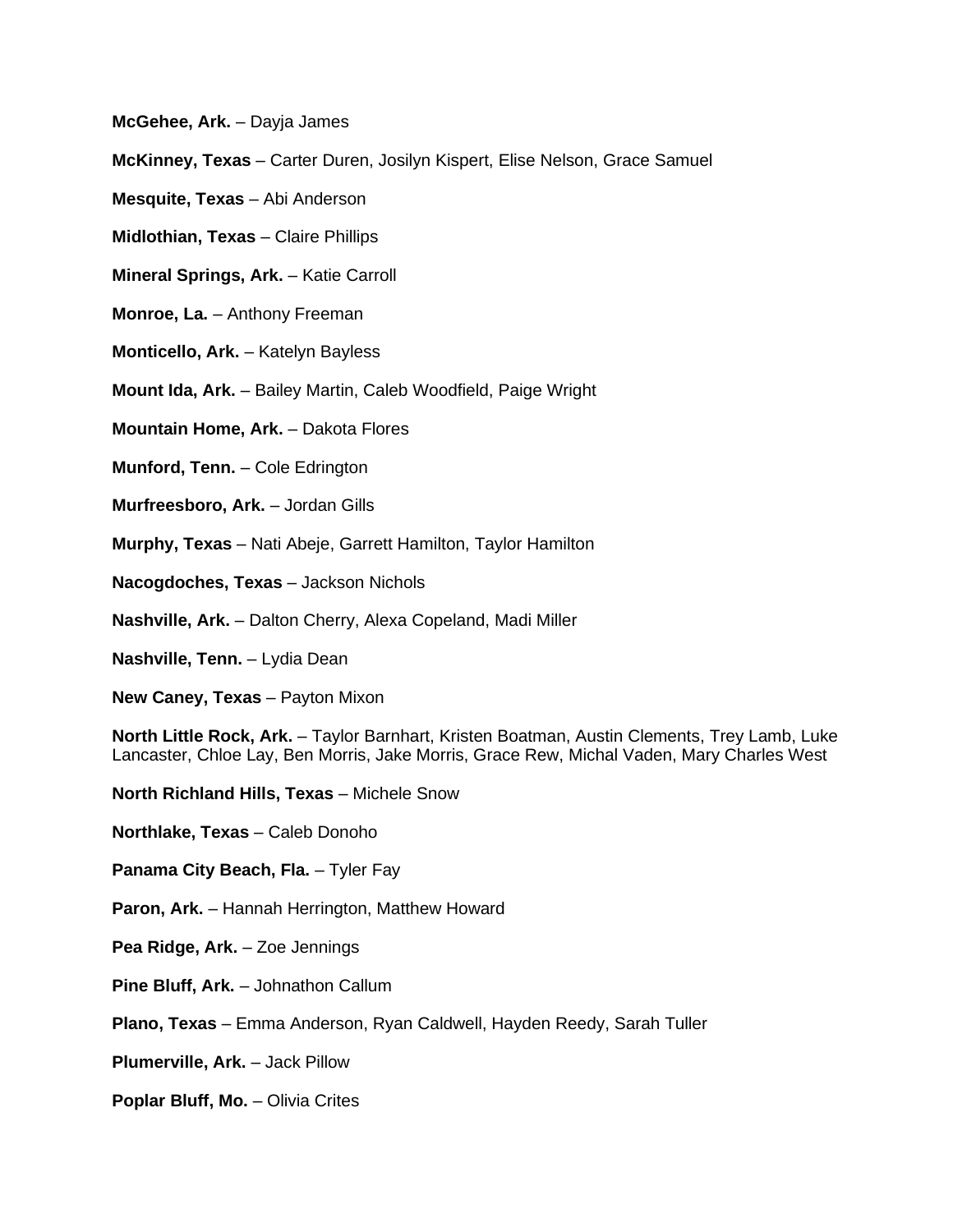- **Port Arthur, Texas** Callie Jourdan
- **Porter, Texas** Jacob Cates
- **Princeton, Texas** Jaymee Dotson
- **Prosper, Texas** Nathan Arredondo
- **Red Oak, Texas** Colton Schrader
- **Resistencia, Argentina** Juan Moncada
- **Richardson, Texas** Erin Williams
- **Rio Vista, Texas** Reanna Johnson
- **Rison, Ark.** Sarah Orr, Emily Stover
- **Rockwall, Texas** Macy Wilson
- **Rogers, Ark.** Erica Chapman, Jentry Lantzsch, Juliana Shaw
- **Rosenberg, Texas** Ashley Beck
- **Rowlett, Texas** Lucie Shepherd, Jacob Smith
- **Royse City, Texas** Jeremy Beavers
- **Russellville, Ark.** Phillip Lebsack, Jenna Biggers, Hannah Garner
- **Ruston, La.** Thomas Huenefeld
- **San José, Costa Rica** Valeria Gomez
- **San Martin, Argentina** Nair Adi
- **Scurry, Texas** Cameron Collins
- **Searcy, Ark.** Savannah Edwards, Kristen Holeyfield, Anna Roussel
- **Senatobia, Miss.** Levi Dade
- **Sheridan, Ark.** Brockton Brown, Anna Eggburn, Rachel Smith, Mallorie Svercauski, Ashley **Sweeney**
- **Sherwood, Ark.** Samantha Boyd, Maddie Young
- **Shreveport, La.** Grace Loftin
- **Simms, Texas** Haley Ford
- **Singapore** Melissa Lee